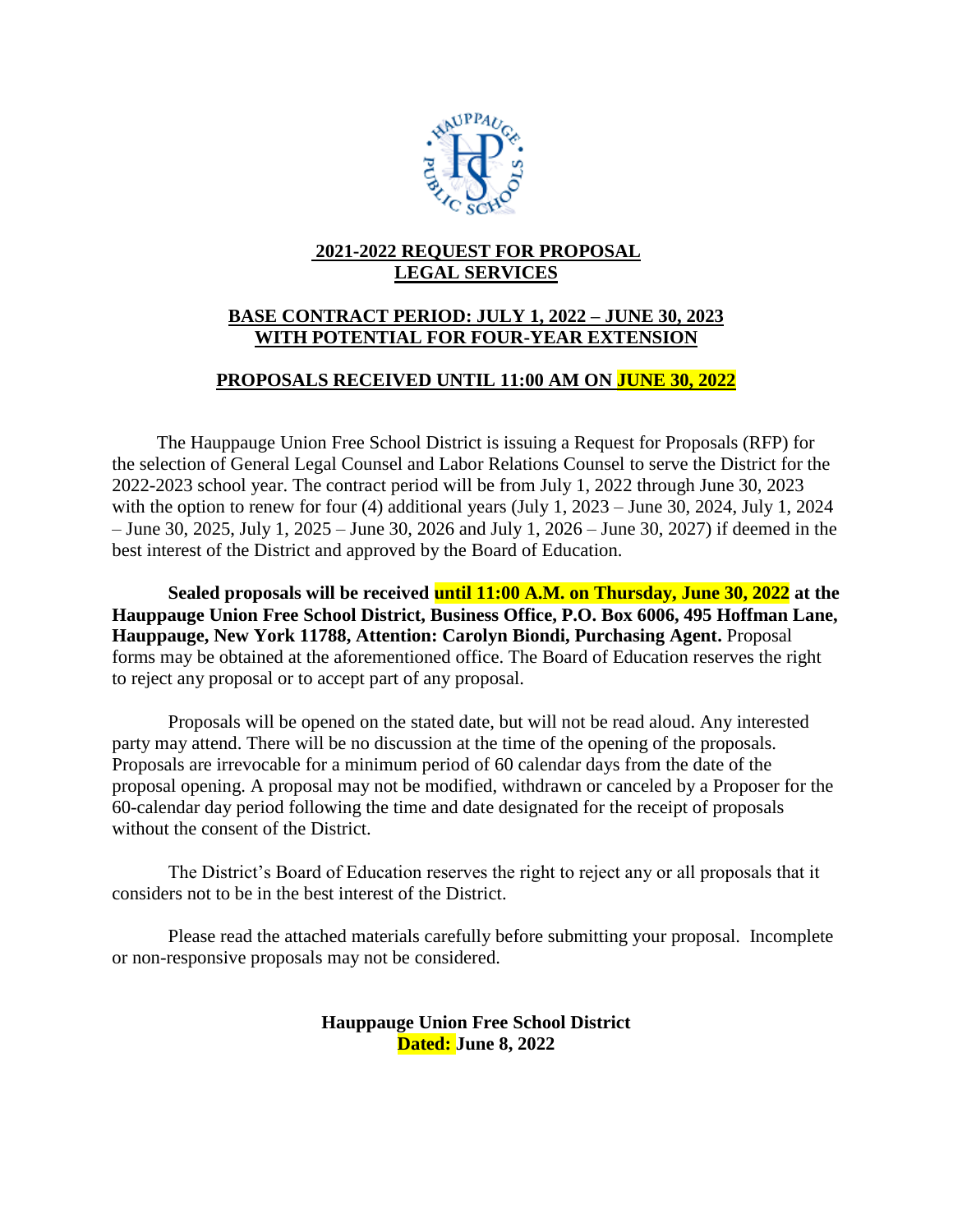#### **1. PURPOSE**

The District requests proposals from qualified individuals and entities interested in providing General Legal Counsel and Labor Relations Counsel Services to the District. The contract period will be for one year (July 1, 2022 – June 30, 2023), with the option to renew for an additional four years. Renewal periods are by mutual agreement and not automatic.

#### **2. PROPOSAL SUBMISSION**

Sealed proposals must be clearly labeled as **"Proposal – Legal Services"** and submitted to the attention of Carolyn Biondi, Purchasing Agent. **Whiporwil School, 495 Hoffman Lane, P.O. Box 6006, Hauppauge, New York 11788** on or before 11:00 a.m. prevailing time, on **Thursday, June 30, 2022**. There is no expressed or implied obligation for the District to reimburse responding individuals or agencies for any expenses incurred in preparing proposals or attending interview(s) in response to the this RFP. Proposals submitted after the stated time and date *will not* be considered and will be returned to the individual or entity unopened.

All questions, requests for clarifications or additional information concerning the RFP or the procedures for responding must be made in writing and directed to Carolyn Biondi, Purchasing Agent at biondic@Hauppauge.k12.ny.us**.** All questions, requests for clarification or additional information must be received no later than **Tuesday, June 27, 2022 at 4:00 p.m.** Inquiries received after that date and time will not receive a response. All clarifications or supplemental information will be provided to all individuals and entities that have received a copy of this RFP from the District. All clarifications and supplemental information will be provided to all individuals and entities in writing and any clarifications or supplemental information provided in any other manner will not be binding. The District reserves the right to amend this RFP for any reason or based upon questions and issues raised and/or received in writing during the proposal process.

## **3. TIMETABLE**

The District anticipates proceeding with the selection process according to the following schedule: Deadline for submission of proposals: **Thursday, June 30, 2022** Interview with finalists (if requested by the District): **Week of July 11, 2022** Selection of Providers: **on or about July 18, 2022** 

## **4. REQUIREMENTS**

#### **A. Requirements for both General Legal Counsel and Labor Relations Counsel**

- 1. Counsel must be admitted to the bar in New York State and be in good standing with the New York State Bar Association.
- 2. Counsel shall be well versed in the practices and procedures of and well qualified to render oral and written advice regarding all issues under New York State Education Law, Commissioner of Education Regulations, decisions and opinions, Civil Service Law, New York State Labor Law, Local Finance Law, General Municipal Law as well as all pertinent case law and other federal, state and local laws as applicable to Hauppauge. Counsel shall also have documented and successful experience in all of these areas of law.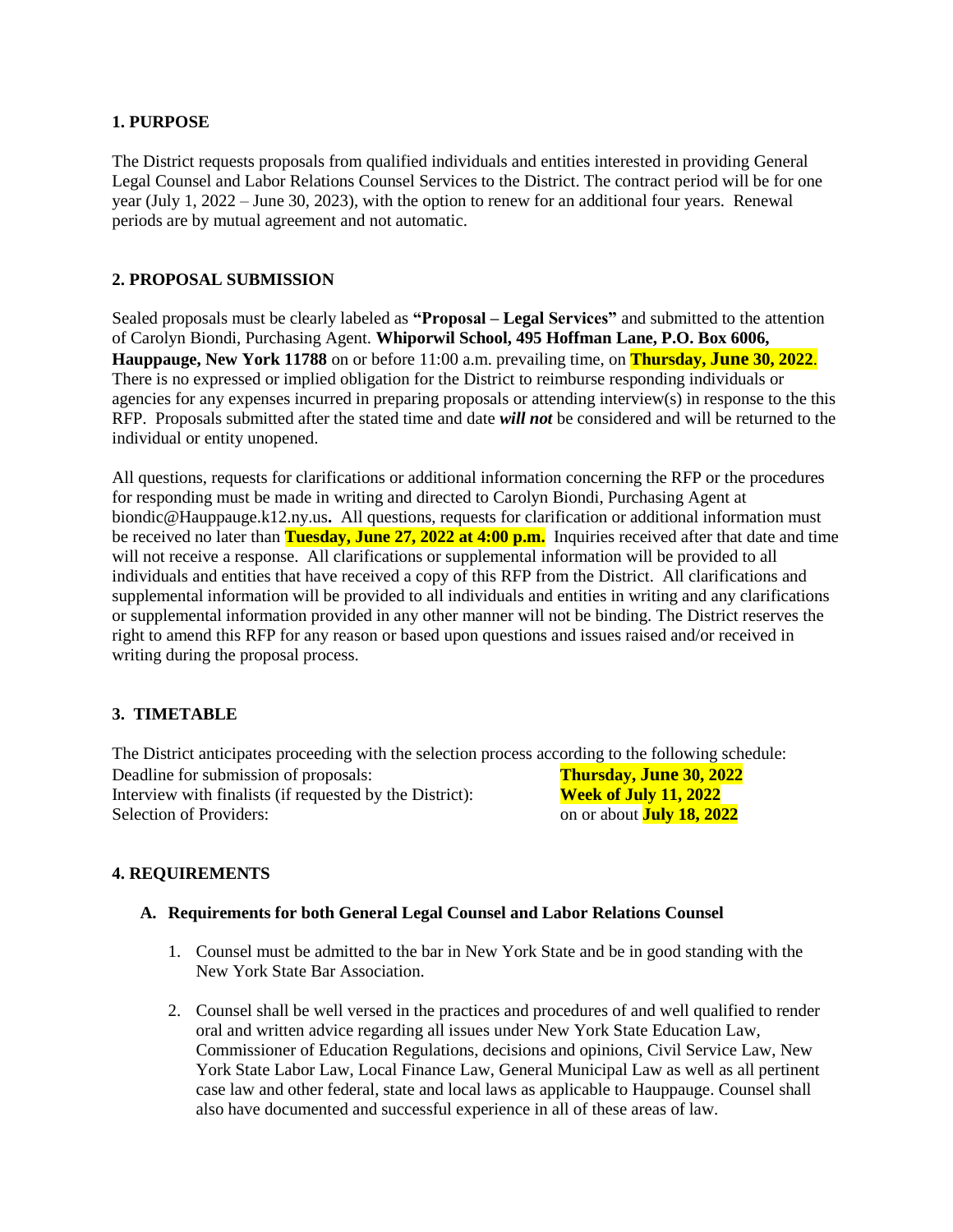- 3. At the direction of the Superintendent of Schools and with the approval of the Board of Education, conduct seminars for Hauppauge staff regarding but not limited to the following subjects: student discipline, teacher discipline, laws involving students with disabilities, collective bargaining agreement compliance, and teacher evaluation as related to process, tenure decisions and disciplinary proceedings as applicable.
- 4. Counsel shall attend all regular and special Hauppauge Board of Education meetings.
- 5. Counsel shall be available for review of Hauppauge Board of Education agenda items prior to meetings, as required.
- 6. Counsel shall monitor proposed and current relevant legislation of all federal, state and local governments and special interest groups, as required.
- 7. Counsel shall review and approve the legality of all policies and regulations of Hauppauge, as required.
- 8. Counsel shall be available to give advice and consult with the Hauppauge Superintendent of Schools or designee and the Board of Education President, as required.
- 9. Counsel shall advise and render written opinions, as requested, on any issue relative to the operations, functions or duties of Hauppauge, its Board Members or employees.
- 10. Counsel shall render oral and written advice regarding Hauppauge's compliance with all special education requirements, including those arising under IDEA, the Rehabilitation Act of 1973, and State law; and represent Hauppauge in all legal complaints, impartial due process hearings and appeals to the State Review Officer.
- 11. Counsel shall represent Hauppauge in all proceedings before the Commissioner of Education under Education Law Section 310.
- 12. Counsel shall review, prepare and advise Hauppauge and its administrative personnel with regard to vendor contracts, leases and bid documents.
- 13. Counsel shall be required to review and approve, as to the legality, the official minutes of the Hauppauge Board of Education, as required.
- 14. Counsel, as required, shall appear for and represent Hauppauge in court in civil litigation, in Educational Law hearings, in matters submitted to the Commissioner of Education, in Special Education proceedings and in any other matter as directed by the Board of Education.
- 15. Counsel shall render oral and written advice regarding any and all other matters pertaining to Hauppauge, not specifically enumerated above.

#### **B. Additional Requirements for Labor Relations Counsel**

1. Counsel shall represent Hauppauge in all proceedings arising under Education Law Section 3020-a and Civil Service Law Section 75, as well as any other administrative proceedings asserting a violation of due process or other employment rights, whether arising from statute or common law.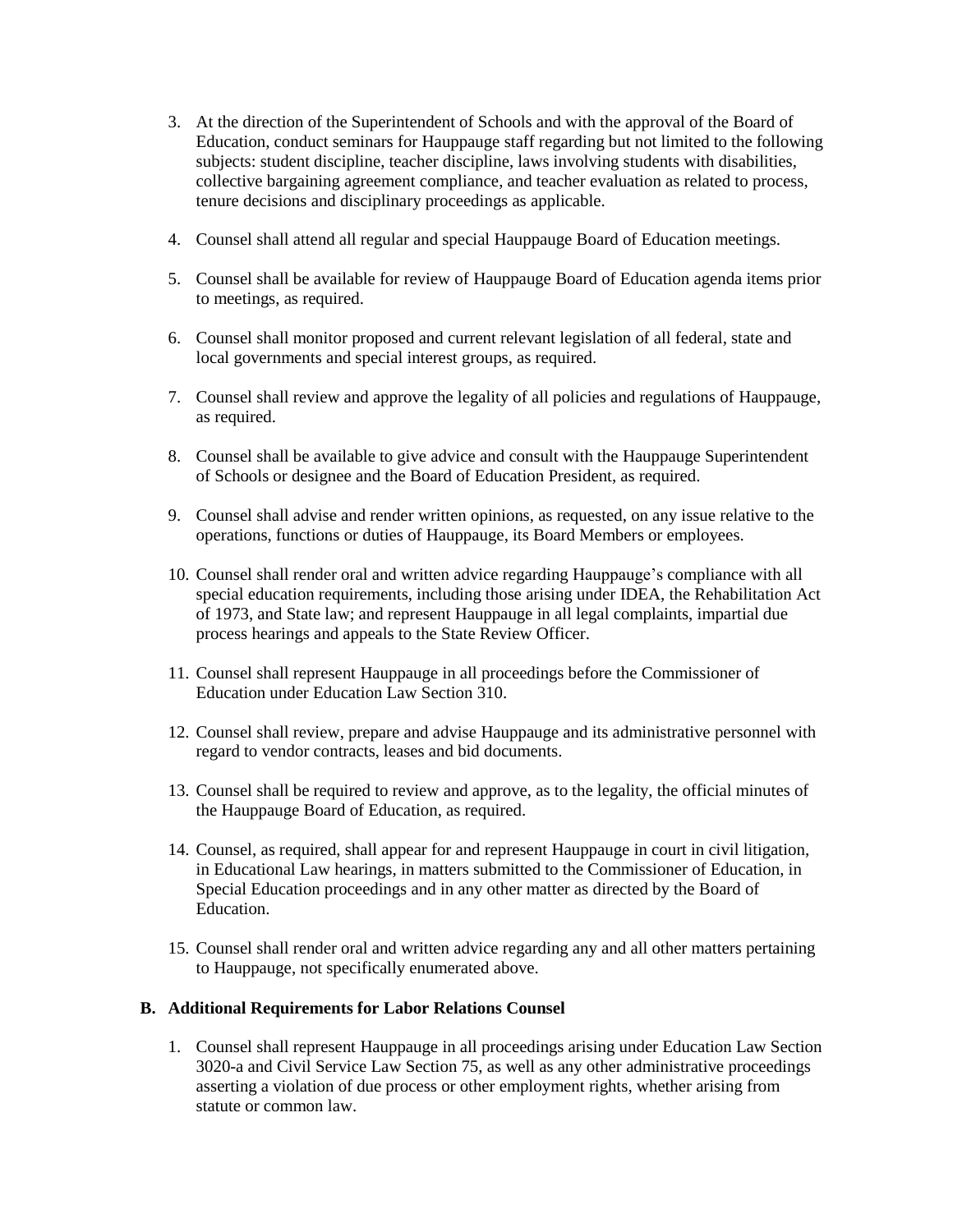- 2. Counsel shall represent Hauppauge in all Article 78 proceedings, regardless of the nature of the claim asserted, and in all actions in State court for declaratory and/or injunctive relief.
- 3. Counsel shall render oral and written advice regarding all aspects of labor relations with Hauppauge's various bargaining units, and all labor and employment law matters relating to Hauppauge's non-represented employees.
- 4. Counsel shall represent Hauppauge in all administrative proceedings arising under the New York State Human Rights Law, Title VI of the Civil Rights Act of 1964, and Title VII of the Civil Rights Act of 1964.
- 5. Counsel shall represent the District with regard to labor issues in civil litigation, in proceedings before PERB, in Educational Law hearings, in NYS Division of Human Rights proceedings, in matters submitted to the Commissioner of Education, in collective bargaining grievances and arbitration proceedings.
- 6. Counsel will be required to serve as chief spokesperson with regard to labor negotiations for all Hauppauge bargaining units. Counsel will also be required to represent Hauppauge in all related proceedings held pursuant to the Taylor Law including mediation and factfinding. In the event of any strike or similar job action, provide advice and counsel regarding operations during such strike and legal representation in any PERB or court proceedings arising from the strike.
- 7. Counsel shall participate in the preparation, execution and delivery of all collective bargaining agreements.

#### C. **Insured Coverage**

Where an insurance policy results in Hauppauge being provided a defense by an insurer, and Counsel is retained to represent Hauppauge pursuant to that coverage, Counsel will submit statements reflecting an hourly rate agreeable to the insurer, and will accept the compensation paid by the insurer. Hauppauge will not otherwise be charged by Counsel for representation. The services may be commenced upon award of contract and the person or company is asked to plan to continue to provide representation until all services are executed.

## **5. DISTRICT BACKGROUND**

#### **A. Contact Person**

Counsel's principal contacts with Hauppauge will be the Board of Education President and Superintendent of Schools.

#### **B. Background Information**

Hauppauge, which consistently maintains its reputation for outstanding academic, athletic and artistic achievements, is the twenty-seventh largest of Suffolk County's sixty-nine school systems educating students in kindergarten through twelfth grade. Hauppauge, with a budget of \$123,913,904, educates approximately 3,200 students each year. The District is located within the Towns of Islip and Smithtown. Hauppauge currently employs over 670 individuals.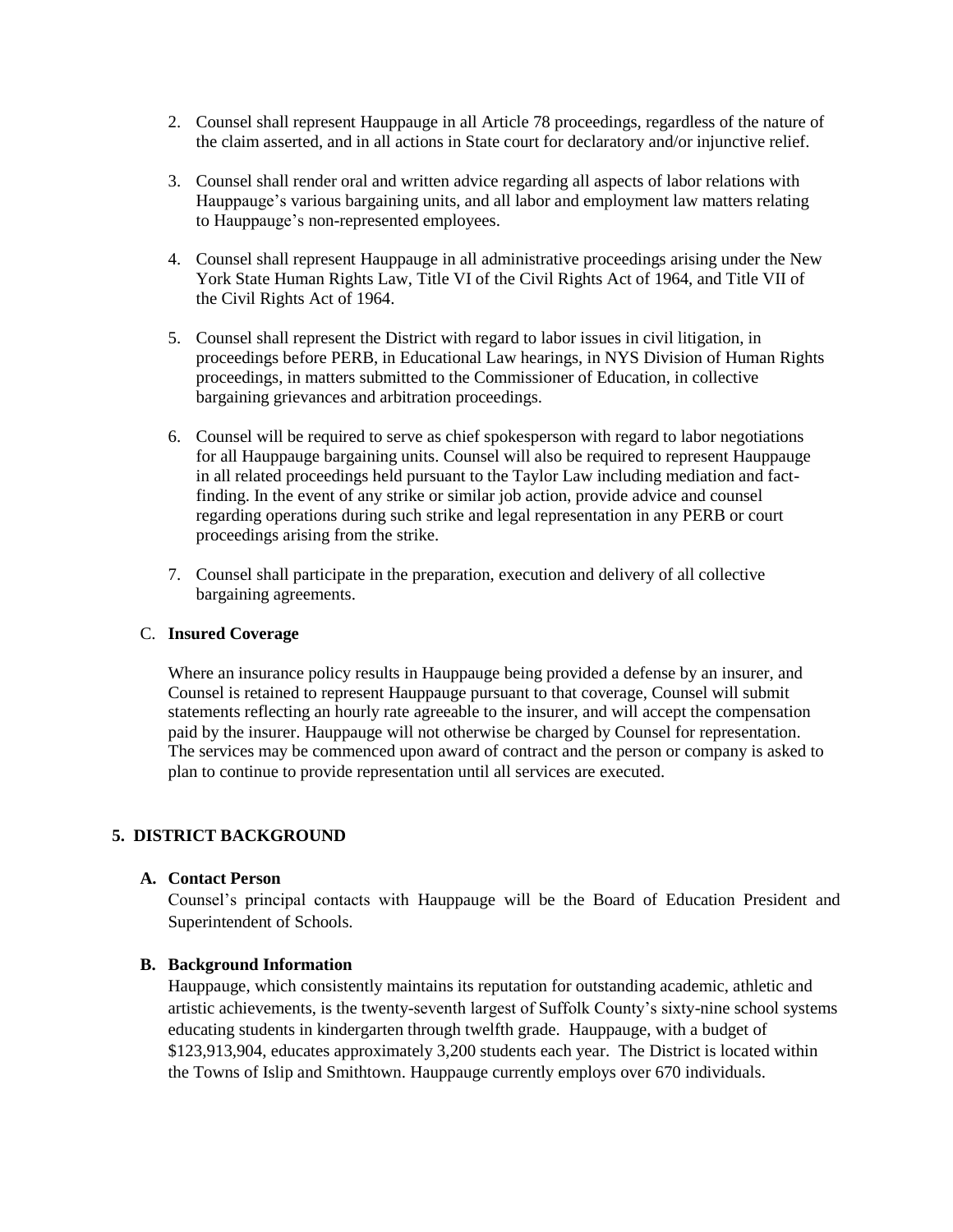The following bargaining units exist at Hauppauge:

| 1. | <b>Hauppauge Association of Administrative Personnel</b> |                                                                   |  |  |
|----|----------------------------------------------------------|-------------------------------------------------------------------|--|--|
|    | Membership:                                              | Approximately 19 administrators.                                  |  |  |
|    | Contract Expiration:                                     | 6/30/24                                                           |  |  |
| 2. | <b>Hauppauge Teachers Association</b>                    |                                                                   |  |  |
|    | Membership:                                              | Approximately 327 teachers and registered nurses.                 |  |  |
|    | <b>Contract Expiration:</b>                              | 6/30/27                                                           |  |  |
| 3. | <b>Hauppauge Teacher Assistant Association</b>           |                                                                   |  |  |
|    | Membership:                                              | Approximately 96 teaching assistants and special education aides. |  |  |
|    | <b>Contract Expiration:</b>                              | 6/30/23                                                           |  |  |
| 4. | <b>Hauppauge School Office Staff Association</b>         |                                                                   |  |  |
|    | Membership:                                              | Approximately 54 clerical staff members                           |  |  |
|    | <b>Contract Expiration:</b>                              | 6/30/22                                                           |  |  |
| 5. | <b>United Public Service Employees Union</b>             |                                                                   |  |  |
|    | Membership:                                              | Approximately 138 custodians, maintenance mechanics, monitors     |  |  |
|    |                                                          | and bus drivers                                                   |  |  |
|    | <b>Contract Expiration:</b>                              | Expires $6/30/29$                                                 |  |  |

## **6. REQUESTED INFORMATION**

Only two copies of each proposal will be accepted, one titled "ORIGINAL" and the second titled "COPY" and should be submitted in a format that permits copying for review.

Each page of the proposal must be initialed by the individual submitting the proposal on behalf of the qualified individual or entity.

Incomplete submissions *will not* be considered for award. All materials submitted in response to this request for proposal will become the property of the District.

#### **A. Proposals**

Proposals shall detail the firms experience in all of the various legal areas referenced within this Request for Proposal, including information on specific counsel to be assigned to Hauppauge. Include all pertinent requested information and experience in specific areas of law. For example:

- The number of years of experience in labor negotiations, type and size of unions.
- Experience and number of years in mediation and arbitration.
- Evidence of successful litigation in all of the various legal areas referenced in this Request for Proposal.
- Number of years of litigation experience for each district and what Counsel did for that district.
- Experience in providing workshops and seminars on educational issues.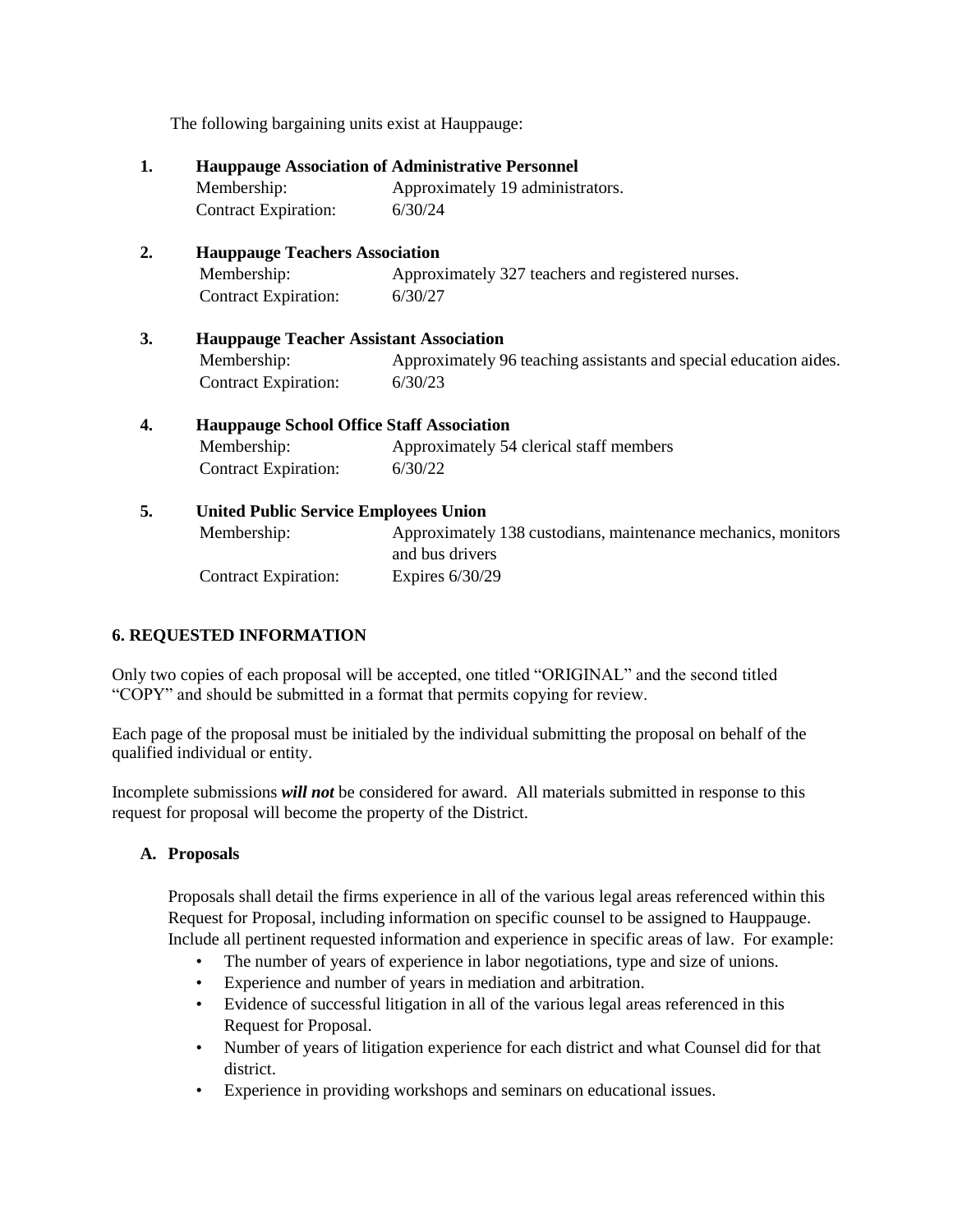- List of active memberships in educationally oriented organizations.
- Evidence of involvement in educational issues on the federal, state and local levels. Denote outcomes.

#### **B. Qualifications and Key Personnel**

The Proposer must provide the identity and describe the qualifications of key personnel, team members, and any subcontractors to be involved in the engagement, including their project assignments and the extent of their participation. Specifically, describe key personnel and project teams and any subcontractors or consultants demonstrating capability and experience. Include any noteworthy areas of expertise in the pertinent work to be performed. Include resumes of all assigned personnel as an exhibit to this proposal.

#### **C. Billing Format and Disbursements**

Counsel shall maintain and present, for purposes of any necessary billing, time records indicating the professional services provided with respect to each separate matter. Time records shall include the staff member's name providing the service, the date of service, the legal issue being billed, the time spent and dollar amount. Invoices shall be submitted monthly, as may be required.

It is understood that Hauppauge will not be charged additional costs for clerical support services or indirect administrative costs associated with the provision of services.

#### **D. Insurance**

Counsel shall maintain professional errors and omissions insurance in the amount of at least \$5,000,000 per occurrence.

## **E. Other**

- Identify all conflicts or potential conflicts that the firm may have in representing the District; including any current representation that the responder has that is adverse to the District.
- Discuss any other considerations or factors that impact upon your ability to perform the tasks relevant to or associated with this proposal.
- Identify any portion of your proposal that contains confidential or proprietary information.
- Complete and submit "Contact Details" form.

# **7. CONTRACTS**

Each Proposer awarded a contract pursuant to this RFP will execute a contract with the District consistent with the provisions of this RFP. This contract is subject to termination by either party with thirty (30) days written notice.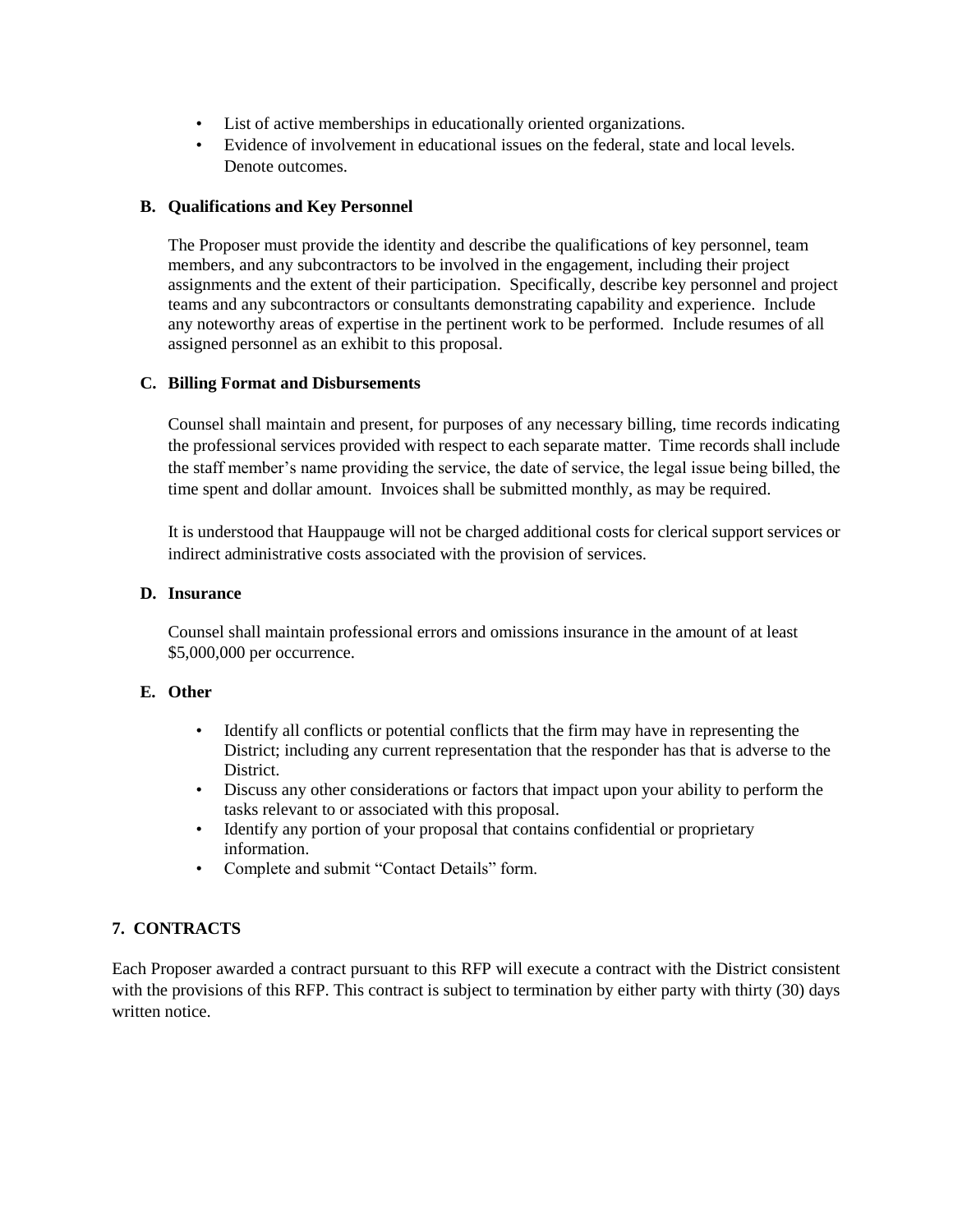#### **8. RENEWALS**

Successful Proposers may enter into contracts with the District for up to five years from the initial issuance of this RFP. The 2022-2023 school year will be considered the base year upon which the four year extension period will be based. Rates on extended contracts may increase, in each subsequent year, upon negotiation with each District, but in no case will such increase be more than the Consumer Price Index (C.P.I.) used by the New York State Education Department in setting tax levy limitations.

#### **9. PROPOSAL EVALUATION/AWARD**

The objective of the Hauppauge Public Schools is to select the proposer whose proposal is judged to be in the best interest of the Hauppauge Public Schools and most responsive to this request for proposals. Upon selection of a proposal, the Hauppauge Public Schools intends to enter into a contract with that proposer for the provision of the required services. In evaluating the proposals, the Hauppauge Public Schools will consider among other things, the following:

- **A.** Qualifications of the Proposer:
	- 1. Ability of the Proposer to provide quality services;
	- 2. Ability of the Proposer to comply with all applicable laws, rules and regulations:
	- 3. Qualifications of the Proposer's proposed staff;
	- 4. Financial stability of the Proposer;
	- 5. Prior experience;
	- 6. Demonstrated competence/knowledge;
	- 7. Specialized expertise/skills;
	- 8. Reputation/references;
	- 9. Proposed technical strategies/methodologies in a special circumstance.
- **B.** Responsiveness of the proposal to the instructions and requirements of this RFP.
- **C.** Costs. The Proposer's ability to offer a fair and reasonable fee that is consistent with prevailing market conditions.
- **D.** Interviews, if requested by the District.

Additional criteria may be used as appropriate to the circumstance or Related Service to be provided.

Based on the award criteria, the District may, but will not necessarily choose the Proposer with the lowest proposed fee per related service. Any award of contract will be based on the sole discretion of the District.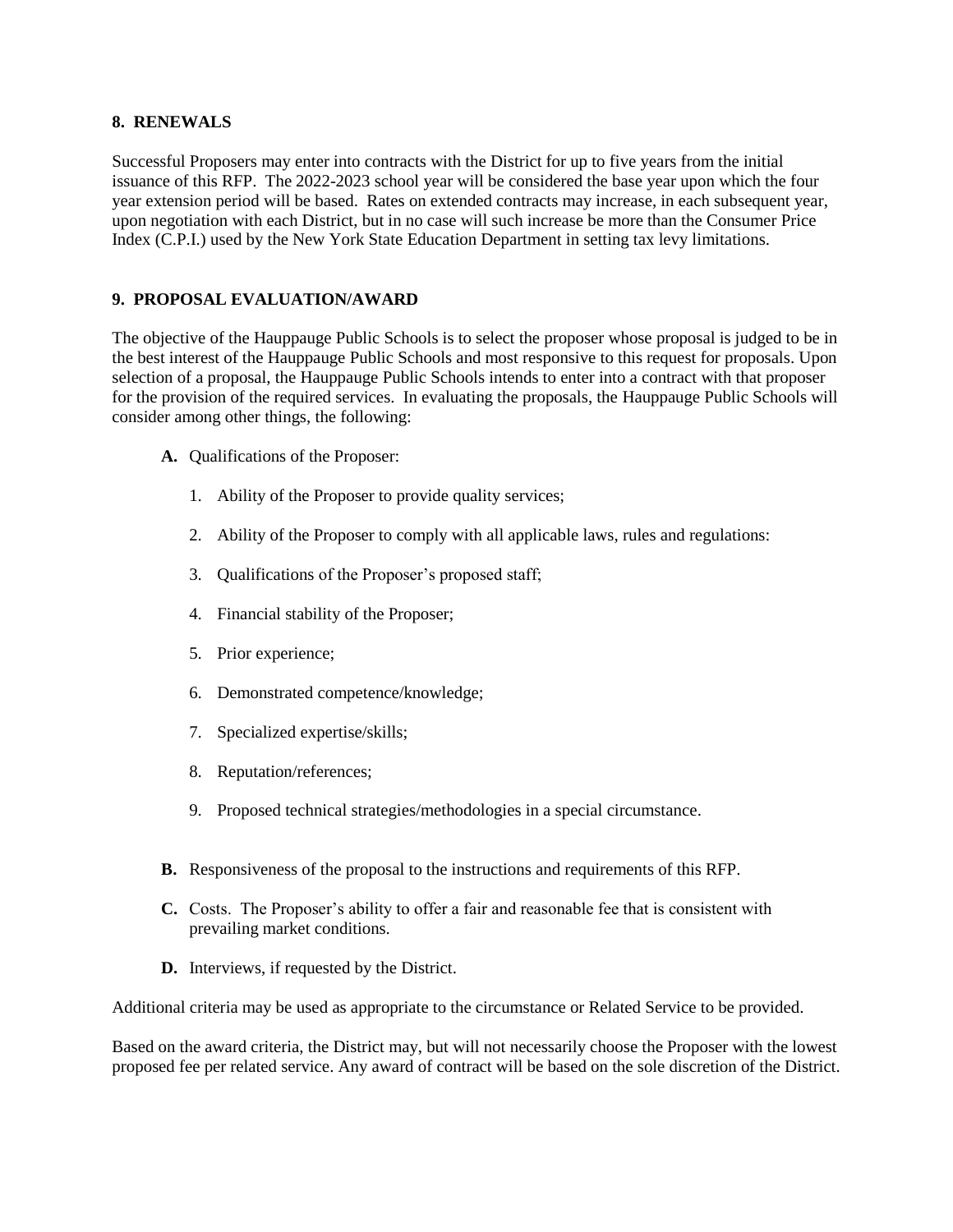The evaluation process is designed to award not necessarily to the Proposer of the least cost but rather to the Proposer(s) with the best combination of attributes based on the above-noted evaluation criteria.

The District reserves the right to award a contract to one or more Proposers and to award a contract to any Proposer for one, some or all of the categories of services offered in the Proposer's response. The District reserves the right to request additional information from or negotiate with any or all qualified Proposers or to cancel this RFP in its entirety, if it is in the bests interests of the District to do so. The District may select as the successful proposal that proposal which, in the District's sole discretion and with whatever modifications the District and a Proposer may mutually agree upon, best meets the District's requirements.

The District reserves the right to waive any informality, technical defect, qualification, irregularity or omission in any proposal if, in the District's opinion, it is in the District's best interest to do so. The District reserves the right to accept any proposal by item or component or in part, or at the District's discretion, reject any or all proposals and re-advertise for new proposals, if in the District's opinion, the best interests of the District are promoted.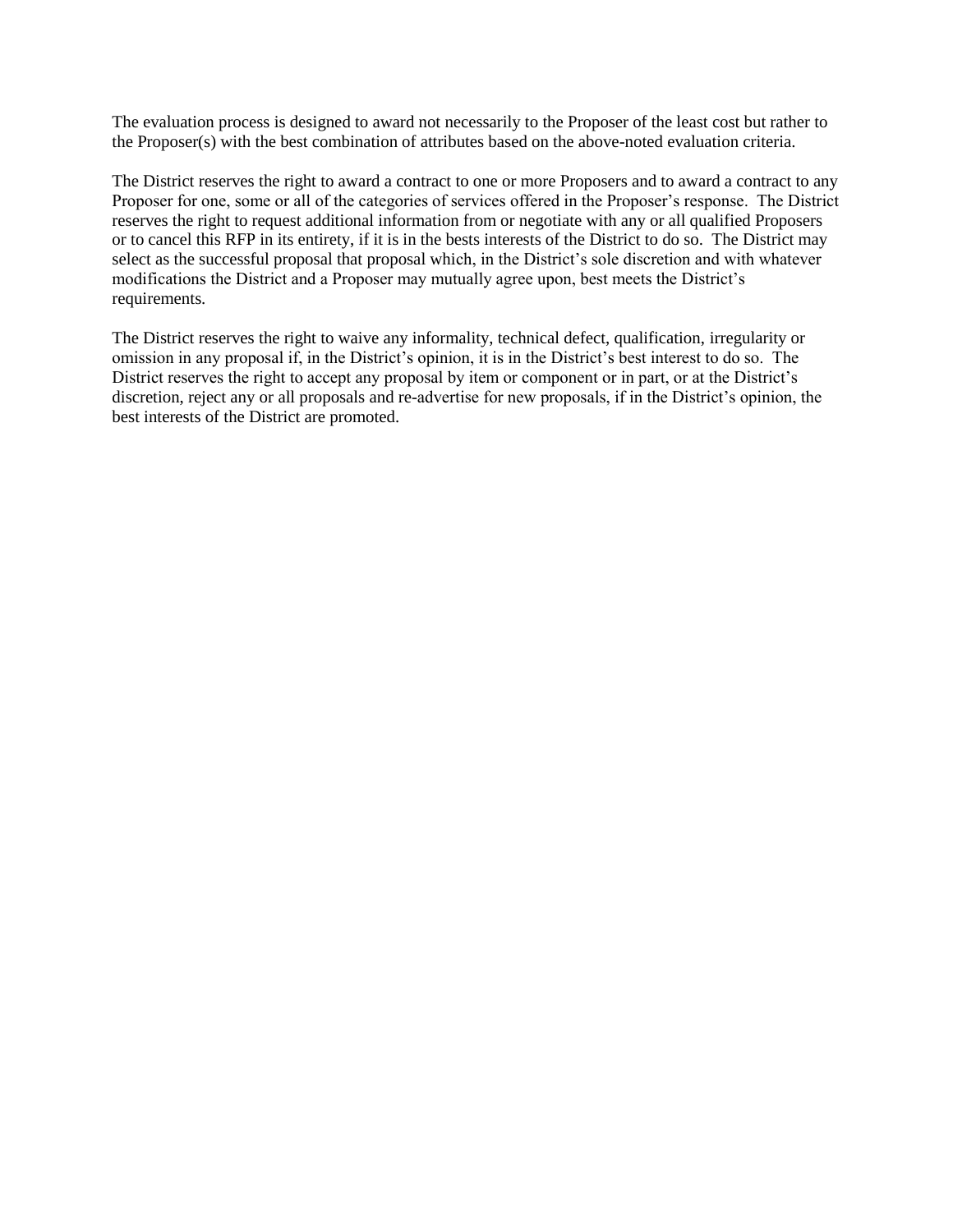#### **REFERENCES:**

## **(Submit this form with your RFP)**

Proposers must include with their proposal, a minimum of three (3) references where the bidder provides similar services to the services described herein. References must include contact names and telephone numbers. Proposers must also demonstrate that the firm or at least one principal in the firm has been providing the necessary services for a minimum of three (3) years. Failure to include this information with your proposal may result in the RFP's rejection.

| <b>Reference (Name &amp; Company)</b>                                                                                                                                                                                                                                                                                  | <b>Telephone Number</b> |
|------------------------------------------------------------------------------------------------------------------------------------------------------------------------------------------------------------------------------------------------------------------------------------------------------------------------|-------------------------|
|                                                                                                                                                                                                                                                                                                                        |                         |
| 2. $\frac{1}{2}$ $\frac{1}{2}$ $\frac{1}{2}$ $\frac{1}{2}$ $\frac{1}{2}$ $\frac{1}{2}$ $\frac{1}{2}$ $\frac{1}{2}$ $\frac{1}{2}$ $\frac{1}{2}$ $\frac{1}{2}$ $\frac{1}{2}$ $\frac{1}{2}$ $\frac{1}{2}$ $\frac{1}{2}$ $\frac{1}{2}$ $\frac{1}{2}$ $\frac{1}{2}$ $\frac{1}{2}$ $\frac{1}{2}$ $\frac{1}{2}$ $\frac{1}{2}$ |                         |
| $\begin{array}{c} 3. \end{array}$                                                                                                                                                                                                                                                                                      |                         |
| 4.                                                                                                                                                                                                                                                                                                                     |                         |
|                                                                                                                                                                                                                                                                                                                        |                         |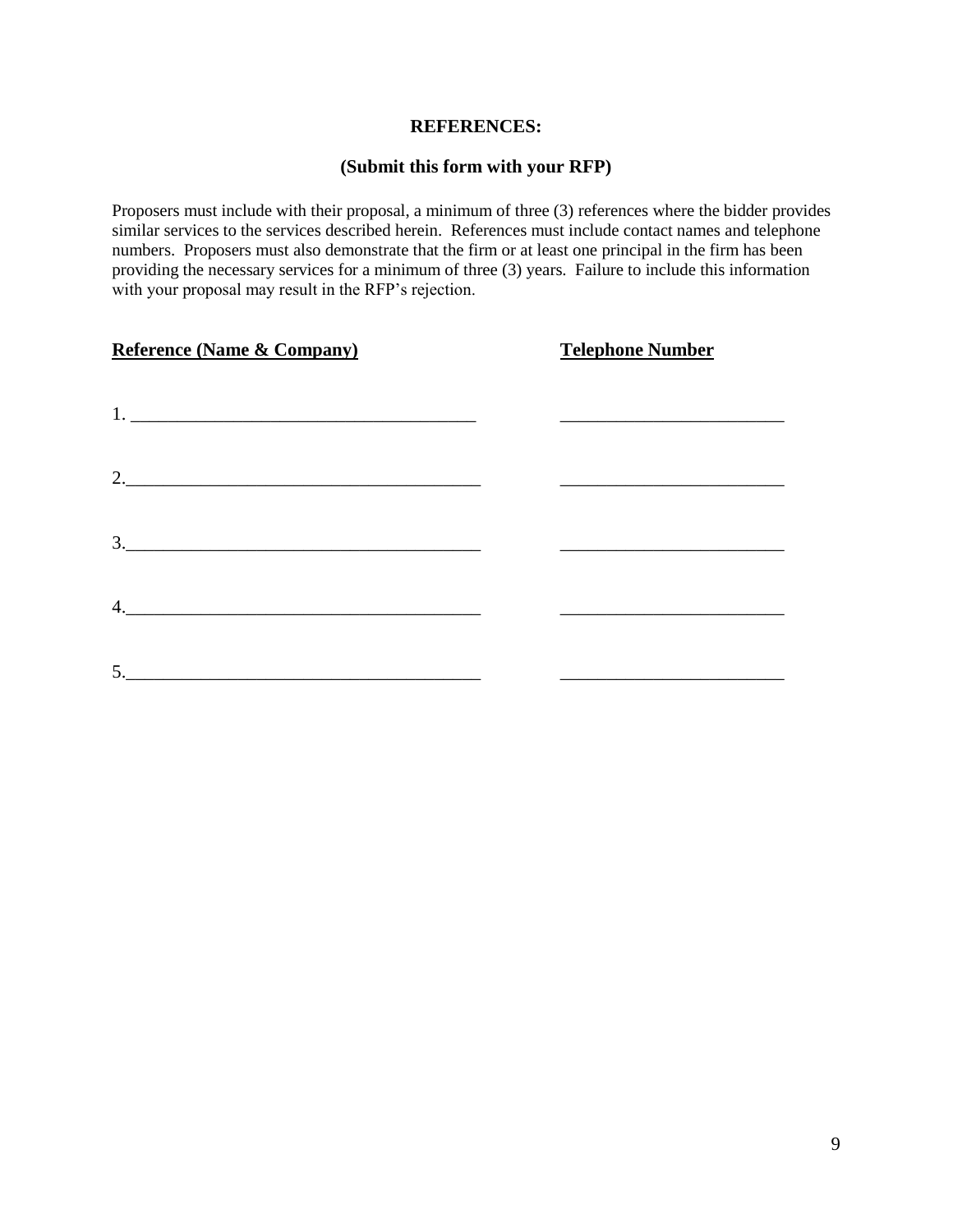# **Contact Details**

*(Please submit with your RFP)*

| 1.               | Company name            |           |           |
|------------------|-------------------------|-----------|-----------|
| 2.               | Address                 |           |           |
| 3.               | Telephone number        |           |           |
| $\overline{4}$ . | Fax number              |           |           |
| 5.               | Contact person          |           |           |
| 6.               | Position in Company     |           |           |
| 7.               | Email address           |           |           |
| 8.               | Website (if applicable) |           |           |
| 9.               | Number of employees     | Full time | Part Time |